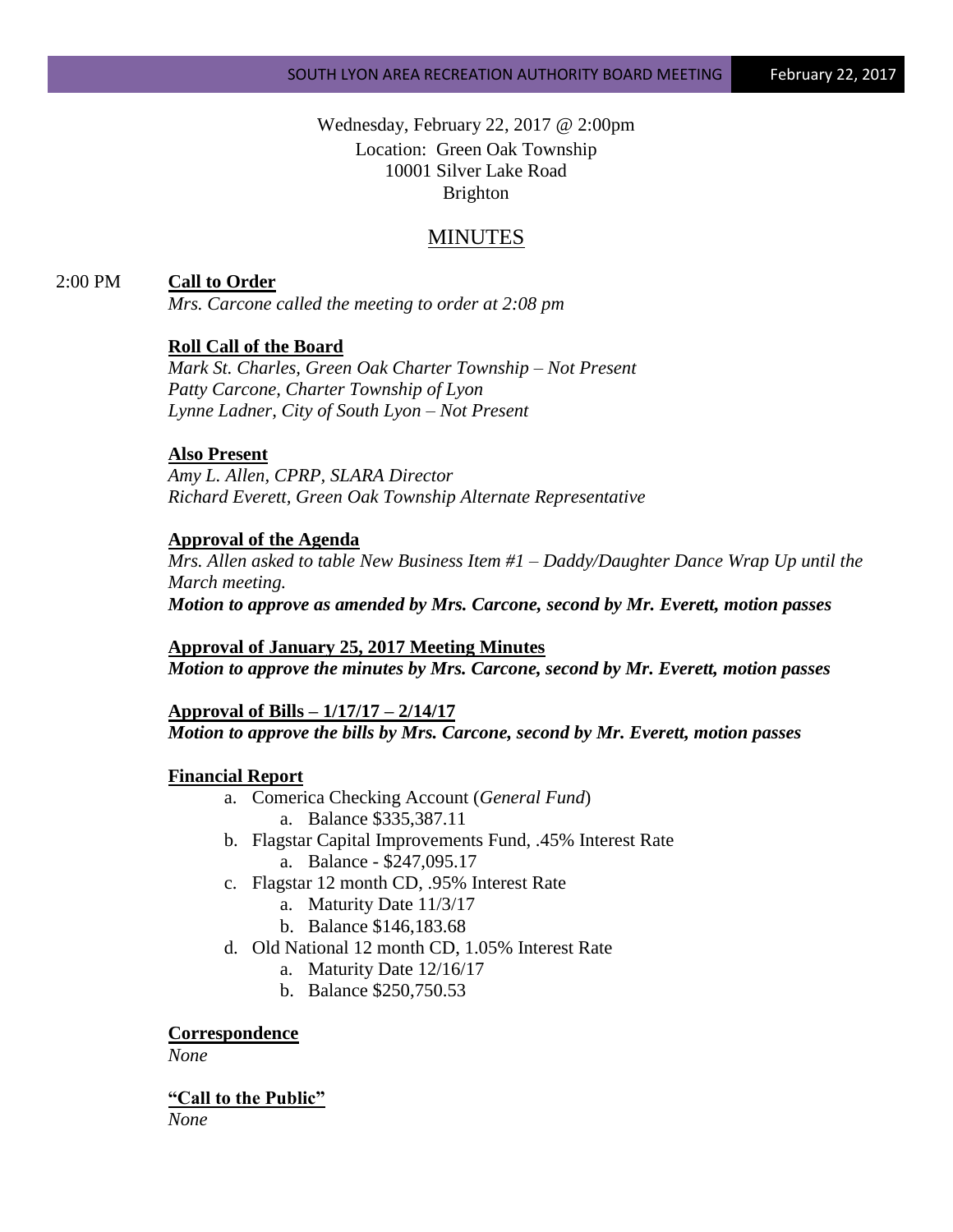# **I) Old Business**

# **1. SLARA Office Updates**

#### **a. SLARA Staff Meeting Minutes**

*Mrs. Allen shared with the board that the SLARA staff had a good discussion about what tasks could be done to market the SLARA to the community if we had a staff specifically in charge of Marketing and Special Events. Lots of good ideas were shared.*

### **b. Livingston County Therapeutic Recreation Group**

*Mrs. Allen informed the board that she has been working with Heavner Canoe Rental, the Michigan DNR, SELCRA, Huron Valley Recreation & Community Education and Leaps & Bounds Therapy Services to offer Therapeutic Recreation programs to kids in the Livingston Area. All groups agreed that they haven't had enough participation in adaptive programs in the past to keep a solid program running. Groups also discussed that they don't have the budget to allow for a specialized staff member to be hired to deal specifically with adaptive programming. The idea is to get all these groups together to pool resources and offer some of these programs at low costs or free to participants. The hope is to create a program that spreads thru word of mouth and programs will be offered throughout the Livingston area thru all of our departments.*

*The first program is scheduled for June 10<sup>th</sup> at Brighton Recreation Area. A flyer for the event was distributed to board members.*

### 2. **Member Updates**

*Lyon Township – The new supervisor is really jumping in and dealing with any and all issues brought his way. The Parks and Recreation Committee is talking about possibly bringing back Movies in the Park and looking to do some updates to township paths and trails.*

*Green Oak – SELCRA is going to be doing a presentation to the Historical Society to offer to manage the old township hall building and handle all rentals. This will help more people become aware of the building to rent that has been getting lots of updates.*

### **II) New Business**

### **1. Daddy/Daughter Dance Wrap Up – requested by Mrs. Hill** *Item has been tabled until the March meeting*

### **2. MRPA Conference Wrap Up**

*Mrs. Allen shared evaluations from herself and Mr. Hines from training sessions that they attended at the MRPA Conference earlier in the month. Lots of good ideas were discussed and many of them were brought back and shared with the staff. A big focus of the conference was marketing this year.*

### **3. MFM Contract Extensions Approval**

*Mrs. Allen shared with the board copies of the contract extension for computer hardware leasing and support. These new contracts will extend the previous 3 year contact 1 additional year. At this time Mrs. Allen does not see any reason to do a completely new contract and upgrade hardware.* 

*Motion by Mrs. Carcone to approve both the Support and Hardware 12 month contract extensions as presented by MFM Network Solutions and direct SLARA Board Chairperson to sign contracts. 2nd by Mr. Everett. Motion passes.*